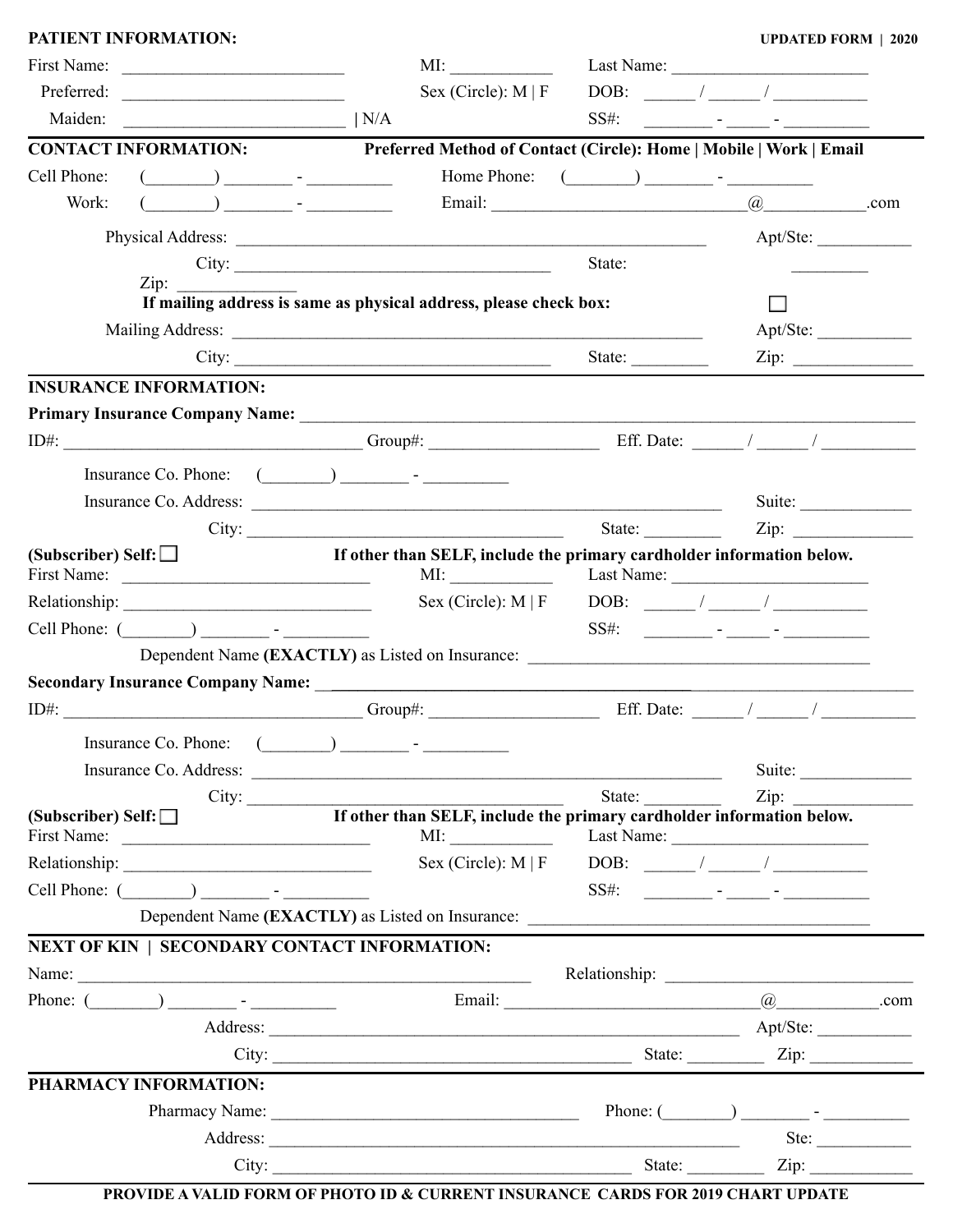# **MEDICATION LIST**

|     | <b>Name of Medication</b>                                                                                                                                                                                                            | <b>Dosage</b>               | Frequency                                                                                                                                                                                                                            | <b>Prescribed By</b> |
|-----|--------------------------------------------------------------------------------------------------------------------------------------------------------------------------------------------------------------------------------------|-----------------------------|--------------------------------------------------------------------------------------------------------------------------------------------------------------------------------------------------------------------------------------|----------------------|
| 1.  | <u> 1989 - Johann Stein, mars an deutscher Stein († 1958)</u>                                                                                                                                                                        | mg/g                        |                                                                                                                                                                                                                                      |                      |
| 2.  | <u> 1980 - Andrea Aonaich, ann an t-Èireann an t-Èireann an t-Èireann an t-Èireann an t-Èireann an t-Èireann an t-Èireann an t-Èireann an t-Èireann an t-Èireann an t-Èireann an t-Èireann an t-Èireann an t-Èireann an t-Èirean</u> | mg/g                        | <u> 1989 - Jan Stein Harry Stein Harry Stein Harry Stein Harry Stein Harry Stein Harry Stein Harry Stein Harry St</u>                                                                                                                |                      |
| 3.  | <u> 1980 - Jan Samuel Barbara, político establecente de la propia de la propia de la propia de la propia de la p</u>                                                                                                                 | mg/g                        | <u> 1989 - Andrea Station Books, amerikansk politiker (</u>                                                                                                                                                                          |                      |
| 4.  | <u> 1980 - Andrea Aonaich, ann an t-Èireann an t-Èireann an t-Èireann an t-Èireann an t-Èireann an t-Èireann an t-Èireann an t-Èireann an t-Èireann an t-Èireann an t-Èireann an t-Èireann an t-Èireann an t-Èireann an t-Èirean</u> | mg/g                        | <u> 1989 - Andrea Brand, amerikansk politik (</u>                                                                                                                                                                                    |                      |
| 5.  | <u> 1980 - Jan Stein Stein Stein Stein Stein Stein Stein Stein Stein Stein Stein Stein Stein Stein Stein Stein S</u>                                                                                                                 | mg/g                        |                                                                                                                                                                                                                                      |                      |
| 6.  |                                                                                                                                                                                                                                      | mg/g                        | <u> 1989 - John Stein, amerikansk politiker (</u>                                                                                                                                                                                    |                      |
| 7.  |                                                                                                                                                                                                                                      | mg/g                        |                                                                                                                                                                                                                                      |                      |
| 8.  |                                                                                                                                                                                                                                      | mg/g                        |                                                                                                                                                                                                                                      |                      |
| 9.  | <u> 1980 - Andrea Andrew Maria (h. 1980).</u>                                                                                                                                                                                        | mg/g                        |                                                                                                                                                                                                                                      |                      |
|     | 10.                                                                                                                                                                                                                                  | mg/g                        | <u> 1989 - Andrea State Barbara, amerikan per</u>                                                                                                                                                                                    |                      |
|     | 11.                                                                                                                                                                                                                                  | mg/g                        | <u> 1989 - Jan Barbara Barbara, prima prima prima prima prima prima prima prima prima prima prima prima prima pri</u>                                                                                                                |                      |
|     | 12. $\qquad \qquad$                                                                                                                                                                                                                  | mg/g                        | <u> 1989 - Jan Stein Stein Stein Stein Stein Stein Stein Stein Stein Stein Stein Stein Stein Stein Stein Stein S</u>                                                                                                                 |                      |
|     |                                                                                                                                                                                                                                      | mg/g                        | <u>and the control of the control of the control of the control of the control of the control of the control of the control of the control of the control of the control of the control of the control of the control of the con</u> |                      |
|     | 14.                                                                                                                                                                                                                                  | mg/g                        |                                                                                                                                                                                                                                      |                      |
|     |                                                                                                                                                                                                                                      | mg/g                        |                                                                                                                                                                                                                                      |                      |
|     | 16. $\qquad \qquad$                                                                                                                                                                                                                  | mg/g                        |                                                                                                                                                                                                                                      |                      |
|     |                                                                                                                                                                                                                                      | mg/g                        |                                                                                                                                                                                                                                      |                      |
|     | 18. $\qquad \qquad$                                                                                                                                                                                                                  | mg/g                        | <u> 1989 - Jan Stein Stein Stein Stein Stein Stein Stein Stein Stein Stein Stein Stein Stein Stein Stein Stein S</u>                                                                                                                 |                      |
|     | 19.                                                                                                                                                                                                                                  | mg/g                        |                                                                                                                                                                                                                                      |                      |
|     | 20. $\qquad \qquad$                                                                                                                                                                                                                  | mg/g                        | <u> 1980 - Jan Barbara Barbara, prima popula</u>                                                                                                                                                                                     |                      |
|     | 21. $\qquad \qquad$                                                                                                                                                                                                                  | mg/g                        | <u>and the state of the state of the state of the state of the state of the state of the state of the state of the state of the state of the state of the state of the state of the state of the state of the state of the state</u> |                      |
|     | 22. $\qquad \qquad$                                                                                                                                                                                                                  | mg/g                        |                                                                                                                                                                                                                                      |                      |
|     | 23. $\qquad \qquad$                                                                                                                                                                                                                  | mg/g                        |                                                                                                                                                                                                                                      |                      |
|     | 24. $\qquad \qquad$                                                                                                                                                                                                                  | mg/g                        |                                                                                                                                                                                                                                      |                      |
| 25. |                                                                                                                                                                                                                                      | mg/g                        |                                                                                                                                                                                                                                      |                      |
|     | ANY ADDITIONAL INFORMATION YOU WANT US TO KNOW:                                                                                                                                                                                      |                             |                                                                                                                                                                                                                                      |                      |
|     | <b>NOTES (Dr. Bishop's OFFICE staff ONLY:</b>                                                                                                                                                                                        | <b>Information Entered:</b> |                                                                                                                                                                                                                                      | Date: $By:$          |
|     |                                                                                                                                                                                                                                      |                             |                                                                                                                                                                                                                                      |                      |
|     |                                                                                                                                                                                                                                      |                             |                                                                                                                                                                                                                                      |                      |
|     |                                                                                                                                                                                                                                      |                             |                                                                                                                                                                                                                                      |                      |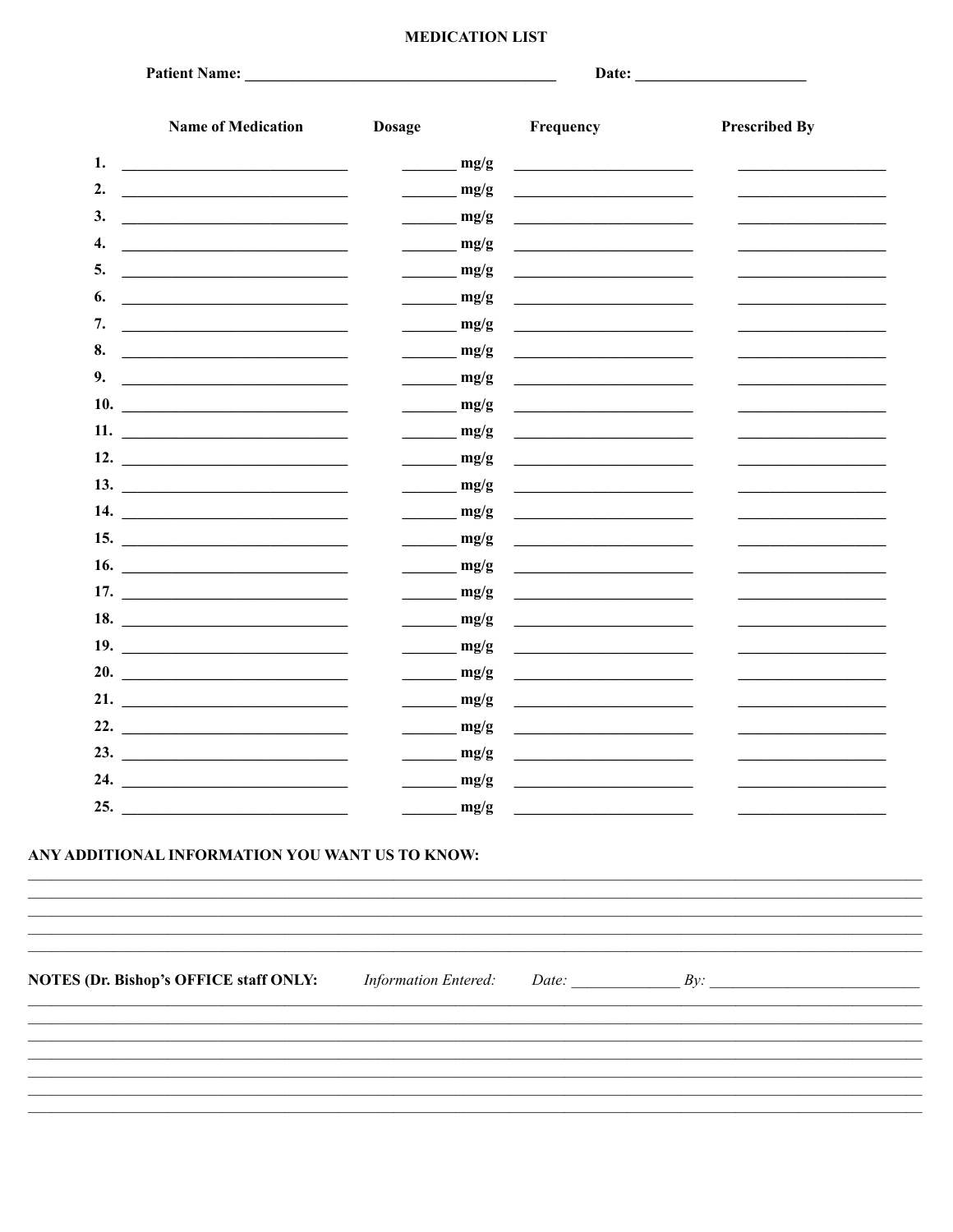# **PATIENT'S RIGHTS AND RESPONSIBILITIES:**

Dr. Bishop and his staff will make our best efforts to assure your rights, as listed below:

- Considerate, respectful care
- Personal and informational privacy
- Access to your medical records, as described in the HIPAA regulations and the MS State Board of Medical Licensure
- Participation in the treatment planning process

## **YOUR RESPONSIBILITIES:**

- Provide complete and accurate information about your symptoms, treatment, medical conditions, complications, treatment by other physicians and/or counselors, and social/legal occupational situations that may be germane to your diagnosis/treatment.
- Actively participate in and completely with your agreed-upon treatment plan, including maintenance of: appointments, therapy, referrals, prescriptions, medication treatment, completion of rating scales, as well as the overall examination and treatment process.
- Explanation of need to transfer to another treatment setting, e.g., hospital admission, partial hospital or intensive outpatient, mental health care, another physician.
- Have information communicated in understandable terms
- Informed consent about your treatment
- Fulfill your financial obligations for treatment in a timely manner.
- Be respectful and courteous to physician, staff, and other patients.
- Be respectful of office property.
- Utilize the complaint resolution process, as outlined in information for patients to resolve conflicts occurring within the practice.

I have read and understand the above information. I have been given the opportunity to ask questions and have any part I do not understand explained to me. I realize that this agreement is binding upon my treatment contract and any breach by either party will be viewed as a unilateral termination of the treatment contract.

Patient Signature: \_\_\_\_\_\_\_\_\_\_\_\_\_\_\_\_\_\_\_\_\_\_\_\_\_\_\_\_\_\_\_\_\_\_\_\_\_\_\_\_ Date: \_\_\_\_\_\_\_\_\_\_\_\_\_\_

## **PAYMENT POLICY:**

I understand that Dr. Bishop does not "carry accounts". I understand that I am responsible for services rendered, with payment due in full at the time of delivery of services unless prior arrangements have been made with the consent of both parties. I understand that my insurance may pay only party of my visit and I am responsible for copayments, deductibles, or services disallowed for such issues as pre-existing illness.

I understand that unless Dr. Bishop has a PPO arrangement with my insurance company; all insurance issues are between my insurance company and me; and have no bearing on my responsibility for full payment of all services.

I understand that if I request or require a service not covered by my insurance carrier and if I have been advised in advance that the insurance is not likely to cover the service then I am responsible for payment for that service prior to being.

I understand that Dr. Bishop may utilize a collection agency or attorney and avail himself of all applicable state laws to come tell payment of unpaid balances. In such a case, I (the debtor) will be responsible for the payment of any and all fees associated with the selection process, as well as any interest at the state allowed rate on the accrued balance.

Patient Signature: <br>
Date:

## **URINE DRUG SCREEN POLICY:**

I understand that if Dr. Bishop prescribes a controlled medication, i.e., a benzodiazepine (Xanax, Klonopin, Valium, Ativan), sedative/sleep medication (Ambien), or stimulant (amphetamine, methylphenidate, dextroamphetamine, lisdexamfetamine, dimesylate), I will be required to submit (at minimum) 3 urine drugs screens each calendar year. I fully understand that I will be responsible for the cost of the urine drug screen. The fee for a urine drug screen in the clinic is \$30 and will be due at the time of the office visit. **The urine drug screen (80305 billing code) is generally considered medically** unnecessary and is performed solely for the purpose of complying with a 3<sup>rd</sup>-party (MS State Medical Board) mandate as a **condition of this physician prescribing controlled medication to you.**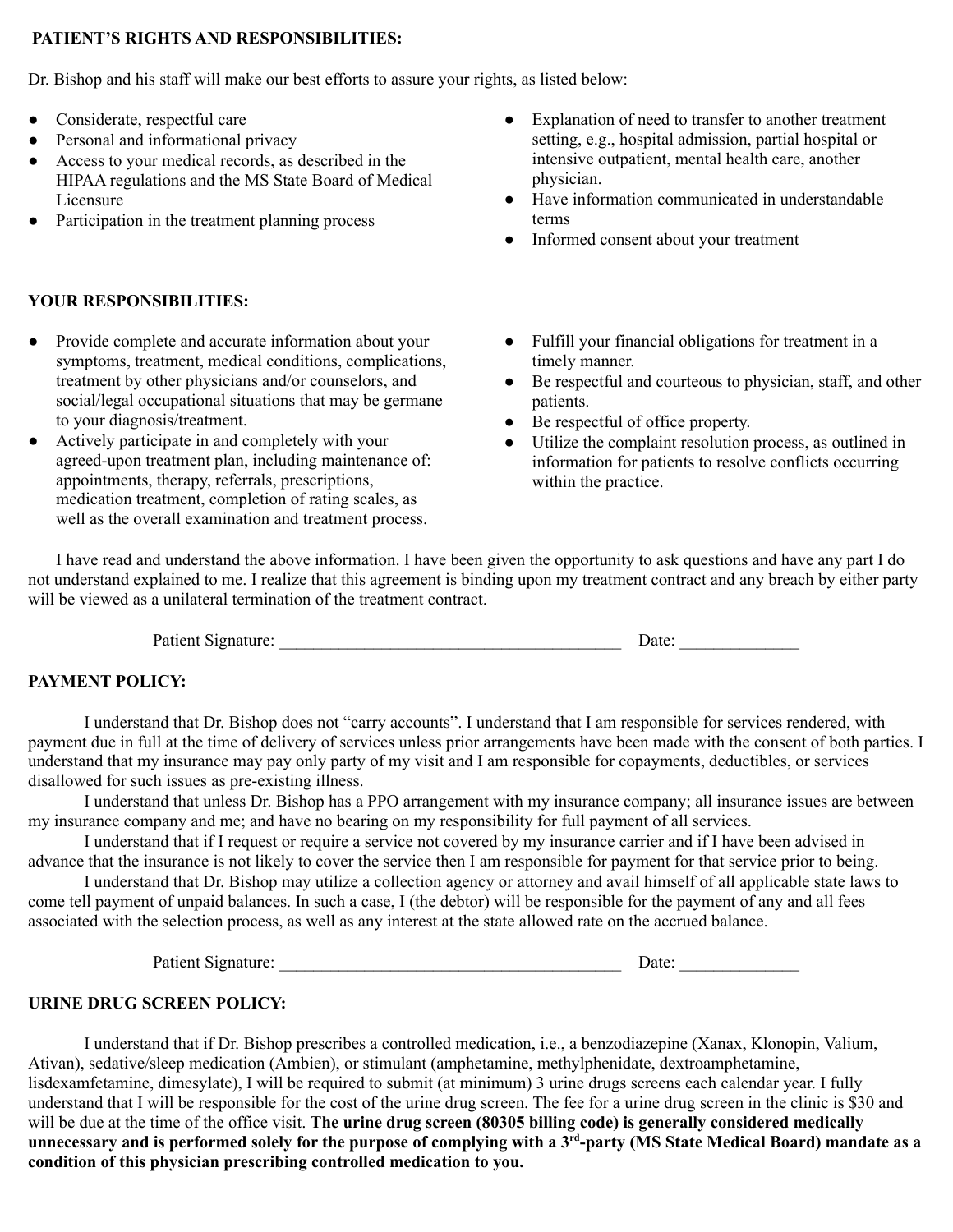# **NOTICE OF PRIVACY POLICIES:**

● With my consent, Dr. Bishop may use and disclose protected health insurance about me to carry out treatment, payment, and healthcare operations.

# **CONSENT GIVEN: Yes | No CONSENT DECLINED: Yes | No**

- I may request a complete copy of such uses and disclosures prior to signing this consent. Dr. Bishop reserves the right to revise the Notice of Privacy Practices at any times, which may be obtained by forwarding a written request to the above address.
- With my consent, Dr. Bishop may call my home or other designated locations and leave a message on voicemail or in person in reference to any items that assist the practice in carrying out treatment, payment, and healthcare operations, i.e., such as appointment reminders, insurance items, and calls pertaining to my clinical care.

# **CONSENT GIVEN: Yes | No CONSENT DECLINED: Yes | No**

With my consent, Dr. Bishop may mail to my home or other designated locations any items to assist the practice with treatment, payment, healthcare operations, appointment reminders, patient statements.

## **CONSENT GIVEN: Yes | No CONSENT DECLINED: Yes | No**

- **●** I have the right to request Dr. Bishop restrict how my protected health information is used/disclosed to carry out treatment/payment/healthcare operations. However, Dr. Bishop is not required to agree to the request of restriction, but if he does, it is bound by this agreement.
- By signing this agreement, I am consenting for Dr. Bishop to use and disclose my protected health information to carry out treatment, payment, and healthcare operations; and acknowledge the receipt of the Notice of Privacy Policies.
- I may revoke my consent in writing except to the extent that the practice has already made disclosures in reliance upon my prior consent.
- Evaluation and treatment may be contingent upon my consent.

Patient/Legal Guardian Signature: \_\_\_\_\_\_\_\_\_\_\_\_\_\_\_\_\_\_\_\_\_\_\_\_

Patient/Legal Guardian Name:

Patient Printed Name:

Date: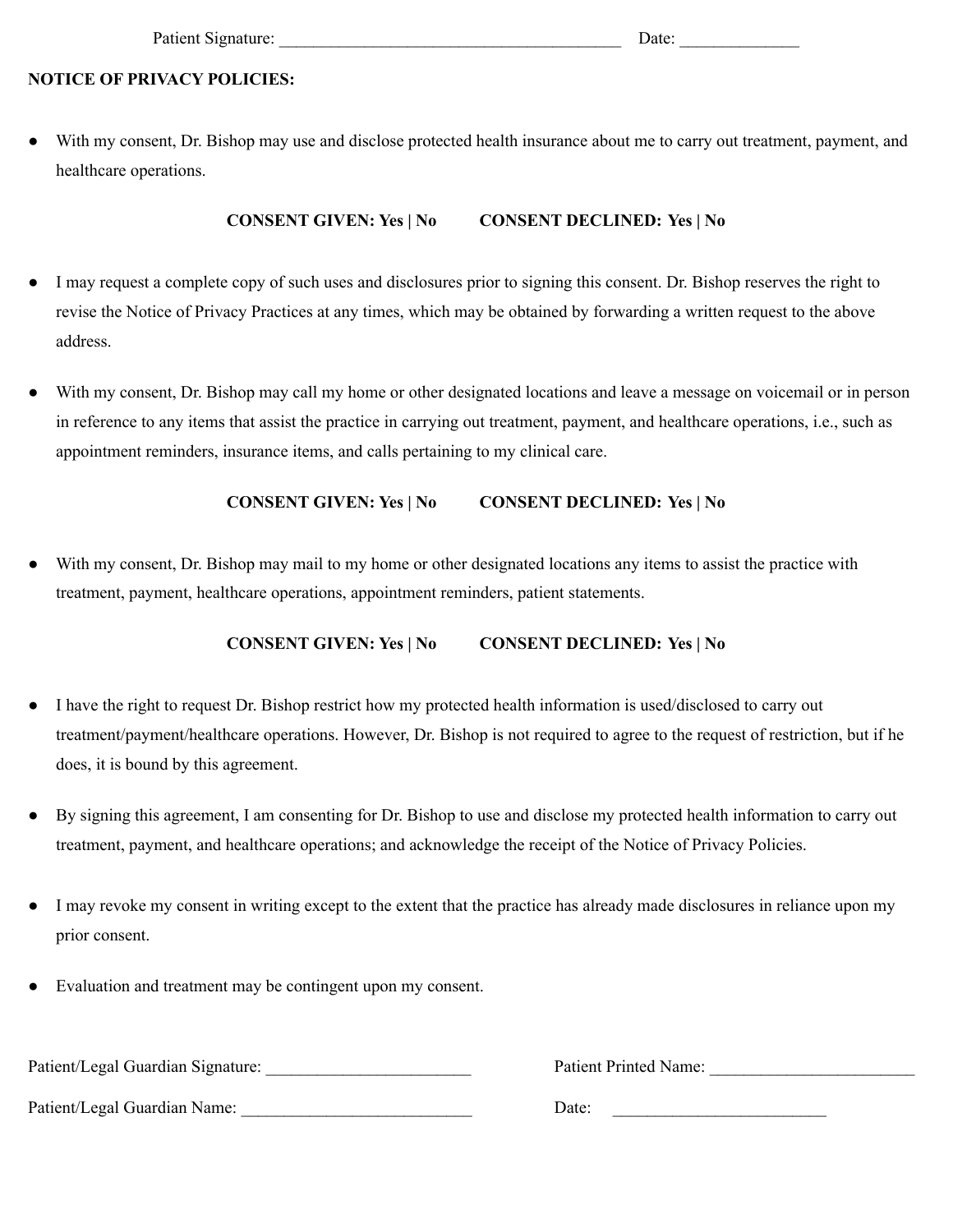# **MEDICATION REFILL POLICY:**

- It is our policy to prescribe enough medication and refills to last until the next appointment, which is made at the time of checkout. If a patient cancels a follow-up visit and subsequently runs out of medication, our office will only give new prescriptions at the time of the in-office (face-to-face) visit with Dr. Bishop.
- It is patient's responsibility to remain current with their appointment schedule in order to receive medically necessary evaluation and monitoring prior to initiating, maintaining, or altering a medication regimen. To minimize errors and maintain patient safety, the practice will not call in, fax, or mail any medication refills in between scheduled appointments.
- If you have an emergency situation and must obtain a medication refill before your next appointment, our policy requires a call from the pharmacy. If dr. Bishop approves the partial refill, our clinic will either call or fax the pharmacy on file. This will only be filled enough to cover the patient until the next scheduled follow up appointment. We expect to have a standing appointment in the near future before providing medication refills. Please note, all partial refills are for emergency situations only. If a patient fails to keep an appointment after their prescription runs out, it is the patient's responsibility to schedule an appointment before any new medication prescriptions will be dispensed.
- We do not prescribe stimulants, benzodiazepines, and other controlled medications without evaluating the patient in the office. We will need a police report if you ask for a medication refill request for controlled medication due to a theft. If the medication has been damaged in any way and needs to be replaced, we require ALL damaged medication to be returned to our practice for pill count verification and proper disposal.
- Our clinician reserves the right to refuse refilling any medication if they believe it is clinically necessary to evaluate the patient before prescribing medication. Dr. Bishop does not accept faxed refill requests for medications that have zero refills. Per our clinic policy, all patients should be seen in the clinic for their follow-up appointment to receive any continuation or new medication. Our clinic will only accept medication prior authorizations via CoverMyMeds.
- Patient Note: Do not fill prescriptions from the practice anywhere except your pharmacy, i.e, the pharmacy listed in your chart. If you fill a prescription at a different pharmacy, also please be aware that any controlled substance prescriptions (per state law) cannot be transferred to a different pharmacy. If you fill a prescription at a pharmacy other than your home pharmacy and a problem arises, we will not write a new prescription or call in a prescription to your home pharmacy. It is the patient's responsibility to discuss the issues with the pharmacy, as there is nothing our practice can do if the proper prescription fill steps were not taken beforehand. This clinic will not call in, transfer, or write new prescriptions. A follow up appointment must take place with the duration frequency discussed at last visit.

Patient Signature: \_\_\_\_\_\_\_\_\_\_\_\_\_\_\_\_\_\_\_\_\_\_\_\_\_\_\_\_\_\_\_\_\_\_\_\_\_\_\_\_ Date: \_\_\_\_\_\_\_\_\_\_\_\_\_\_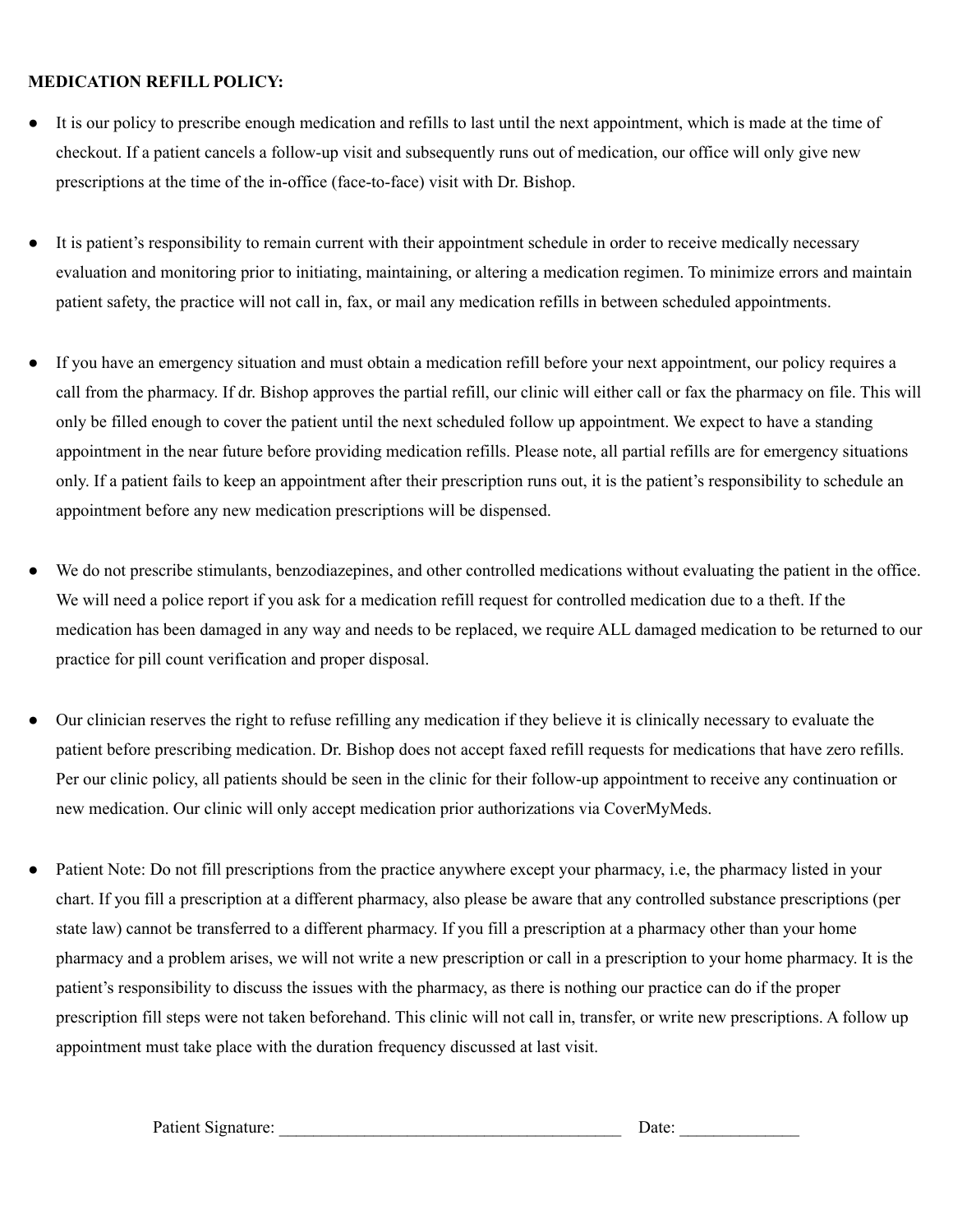# **FINANCIAL POLICY:**

- **● Form Fees:** (Based on length, complexity, medical decision making) **Minimum fee of \$50.00** and escalates in 1/6-hour increments of an additional \$50.00.
- **Registration:** All patients must complete our patient information form. If changes occur, patients should inform the office immediately. **We must have a current photo ID and insurance card on file.**
- **● Phone Management Fee:** \$50.00 fee for managing treating any minor problems not requiring an office visit or person-to-person contact with the physician. **All phone management fees will be due at the time of the call and billed to the credit card on file.**
- **● Missed Appointments/Late Cancellations:** As of July 1, 2020, all missed appointments/late cancellations **under 24** hours (1 business day) will receive a fee of \$40.00 that will be billed to the credit card on file. There will be no **exceptions.**
- **● Prior Authorization Fee:** \$25.00 (for any medication prior authorization forms that are filled out/submitted to insurance/pharmacy by provider and/or staff **through CoverMyMeds only**)
- **●** Insurance: We accept Medicare(No Advantage Plans), Medicaid, Molina, Blue Cross and Blue Shield, United Healthcare. If we are not in network with your insurance company, you will be a patient pay and will be responsible for the entirety of your visit.
- **●** Examples of Self-Pay Patients: Ambetter, Aetna, BCBS-Comcast, BCBS-Nissan (Magellan/Beacon Health), CHIP, Cigna, Fox Everett, Healthsmart Benefits, Humana (Commercial, Golden Rule, Medicare), ALL Medicare Advantage Plans, MS Health Partners, TriCare, TriWest, WellCare, Worker's Compensation.

# **REQUIRED INFORMATION BELOW**

| Credit or Debit Card Information: Name:                                                                             |           |       |  |
|---------------------------------------------------------------------------------------------------------------------|-----------|-------|--|
|                                                                                                                     |           |       |  |
| Expiration Date: $\frac{1}{\sqrt{1-\frac{1}{2}} \cdot \frac{1}{2}}$                                                 |           |       |  |
| CSV:                                                                                                                |           |       |  |
| Billing Zip Code:                                                                                                   |           |       |  |
| Thank you for understanding and complying with our office policies. Please let us know if you have any questions or |           |       |  |
|                                                                                                                     | concerns. |       |  |
| Patient Printed Name:                                                                                               |           | Date: |  |

Patient Signature: \_\_\_\_\_\_\_\_\_\_\_\_\_\_\_\_\_\_\_\_\_\_\_\_\_\_\_\_\_\_\_\_\_\_\_\_\_\_\_\_ Date: \_\_\_\_\_\_\_\_\_\_\_\_\_\_

Updated May 21, 2021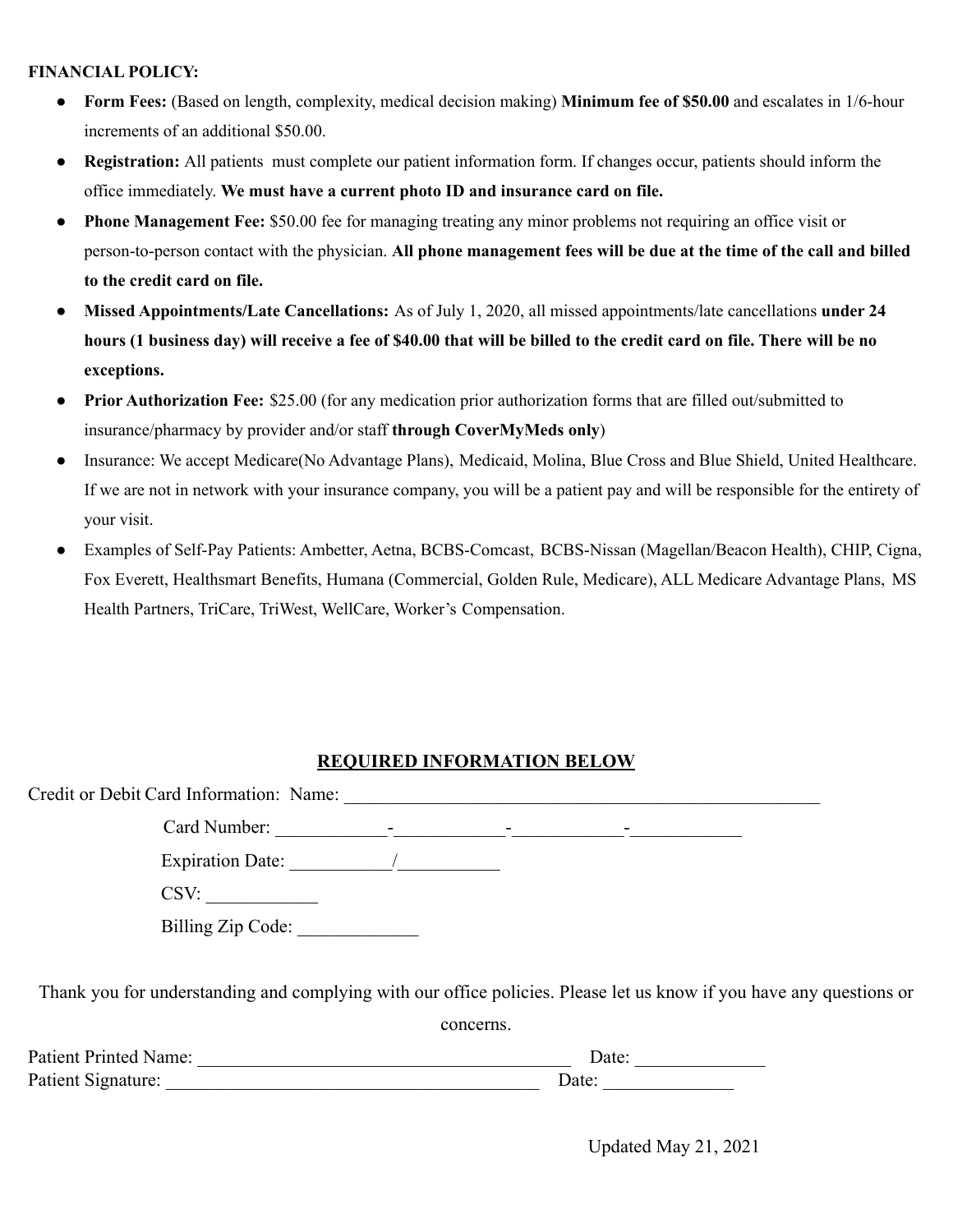| <b>INTAKE HISTORY:</b><br>Name:                                                                                                                                                                   |                                                                                                                             |
|---------------------------------------------------------------------------------------------------------------------------------------------------------------------------------------------------|-----------------------------------------------------------------------------------------------------------------------------|
|                                                                                                                                                                                                   |                                                                                                                             |
|                                                                                                                                                                                                   |                                                                                                                             |
| <b>MEDICAL HISTORY:</b>                                                                                                                                                                           |                                                                                                                             |
| Medication Allergies:                                                                                                                                                                             | <u> 1989 - Johann Stoff, fransk politik (d. 1989)</u><br>None                                                               |
|                                                                                                                                                                                                   |                                                                                                                             |
|                                                                                                                                                                                                   |                                                                                                                             |
|                                                                                                                                                                                                   |                                                                                                                             |
|                                                                                                                                                                                                   |                                                                                                                             |
|                                                                                                                                                                                                   |                                                                                                                             |
| Do or have you taken steroids? Yes   No                                                                                                                                                           |                                                                                                                             |
| Do you or have you used in the last year?                                                                                                                                                         |                                                                                                                             |
| Alcohol: Yes   No (Amount /Frequency / 1994)                                                                                                                                                      |                                                                                                                             |
| Cocaine: Yes   No (Amount / Frequency )                                                                                                                                                           |                                                                                                                             |
|                                                                                                                                                                                                   | Xanax/Klonopin: Yes   No (Amount / Frequency                                                                                |
|                                                                                                                                                                                                   |                                                                                                                             |
|                                                                                                                                                                                                   |                                                                                                                             |
| <b>REVIEW OF SYSTEMS:</b>                                                                                                                                                                         | (Circle the symptoms that currently apply to you)                                                                           |
|                                                                                                                                                                                                   |                                                                                                                             |
| Headaches<br>Ringing in the ears<br>Wheezing<br>$\bullet$<br>$\bullet$<br>$\bullet$<br><b>Blurred</b> vision<br>Decreased hearing<br>$\bullet$<br>Diarrhea<br>$\bullet$<br>$\bullet$<br>$\bullet$ | Decreased sexual<br>Frequent urination<br>Tremor<br>$\bullet$<br>Pain on urination<br>ability<br>Slowed muscle<br>$\bullet$ |
| Nausea<br>Double vision<br>Chest pain<br>Rapid heartbeat<br>$\bullet$<br>$\bullet$<br>$\bullet$                                                                                                   | $\bullet$ Muscle pain<br>Urinary hesitation<br>movement                                                                     |
| Decreased vision<br>Vomiting<br>$\bullet$<br>$\bullet$<br>$\bullet$<br>$\bullet$<br>Shortness of breath                                                                                           | Joint pain<br>Urinary incontinence •<br>$\bullet$<br>Slurred speech                                                         |
| Abdominal pain<br><b>Dizziness</b><br>$\bullet$<br>$\bullet$<br>$\bullet$                                                                                                                         | Weakness<br>Unsteady gait<br>$\bullet$                                                                                      |
| Other: $\qquad \qquad$                                                                                                                                                                            |                                                                                                                             |
| <b>SOCIAL HISTORY:</b>                                                                                                                                                                            | (Please account for each designated period of your life, as indicated below)                                                |
|                                                                                                                                                                                                   |                                                                                                                             |
| Birth to 1st grade:<br>In what city did you live?<br>$\bullet$                                                                                                                                    | If the above did not apply, what was your situation?<br>$\bullet$                                                           |
| Were your mother and father both in the household? (Yes   No)<br>$\bullet$                                                                                                                        | What was your general grade performance?<br>$\bullet$                                                                       |
| If not, why?                                                                                                                                                                                      | Did you require special education services? (Yes   No)<br>$\bullet$                                                         |
| Did you have siblings in the household? (Yes $\mid$ No)<br>$\bullet$                                                                                                                              | Did you fail any grades? (Yes   No)<br>$\bullet$                                                                            |
| Did you have step-or half-siblings in the household? (Yes   No)<br>$\bullet$<br>Did you have a stepparent in the household? (Yes   No)<br>$\bullet$                                               | Were you in advance classes? (Yes   No)<br>What were your best subjects?<br>$\bullet$                                       |
| If the above did not apply, what was your situation?<br>$\bullet$                                                                                                                                 |                                                                                                                             |
| How would you describe the mood of your early childhood?<br>$\bullet$                                                                                                                             | What were your worst subjects?                                                                                              |
|                                                                                                                                                                                                   | Receive discipline, e.g., in school suspension, expulsion? (Yes   No)<br>$\bullet$                                          |
| First grade through 6th grade:                                                                                                                                                                    | Did you take medications for behavior or ADD? (Yes   No)<br>٠<br>Did you have many friends? (Yes   No)                      |
| In what city did you live?<br>Were your mother and father both in the household? (Yes $\mid$ No)<br>$\bullet$                                                                                     | Did you participate in extracurricular activities? (Yes   No)                                                               |
| If not, why?                                                                                                                                                                                      | Did you attend church? (Yes   No)                                                                                           |
| Did you have siblings in the household? (Yes $\mid$ No)<br>$\bullet$                                                                                                                              | Did you have any legal issues? (Yes   No) If so, what?<br>$\bullet$                                                         |
| Did you have step-or half-siblings in the household? (Yes   No)<br>$\bullet$                                                                                                                      | What did you do for fun?<br>$\bullet$                                                                                       |
| Did you have a stepparent in the household? (Yes $\mid$ No)<br>$\bullet$<br>If the above did not apply, what was your situation?<br>$\bullet$                                                     | Did you date? (Yes   No)<br>$\bullet$                                                                                       |
| What was your general grade performance?                                                                                                                                                          | Did you have any serious relationships? (Yes   No)                                                                          |
| $\bullet$                                                                                                                                                                                         | Did you use drugs or alcohol? (Yes   No)<br>٠<br>Did you use tobacco? (Yes   No)                                            |
| Did you require special education services? (Yes   No)<br>$\bullet$<br>Did you fail any grades? (Yes   No)<br>$\bullet$                                                                           |                                                                                                                             |
| Were you in advance classes? (Yes   No)<br>$\bullet$                                                                                                                                              | College through graduate/professional school:                                                                               |
| What were your best subjects?<br>$\bullet$                                                                                                                                                        | Where did you attend?                                                                                                       |
| What were your worst subjects?<br>٠                                                                                                                                                               | What was your general grade performance?                                                                                    |
| Receive discipline, e.g., in school suspension, expulsion? (Yes   No)<br>$\bullet$                                                                                                                | How diligent were your grades?                                                                                              |
| Did you take medications for behavior or ADD? (Yes   No)<br>$\bullet$                                                                                                                             |                                                                                                                             |
| Did you have many friends? (Yes   No)<br>$\bullet$                                                                                                                                                | Did you to a fraternity/sorority? (Yes   No)<br>$\bullet$<br>What were your favorite subjects?                              |
| Did you participate in sports, scouts, etc.? (Yes   No)<br>$\bullet$                                                                                                                              | $\bullet$                                                                                                                   |
| Did you attend church? (Yes   No)<br>$\bullet$                                                                                                                                                    | What were your least favorite subjects?<br>٠                                                                                |
| Junior high through 12th grade:                                                                                                                                                                   |                                                                                                                             |
| In what city did you live?<br>$\bullet$                                                                                                                                                           | What was your major?<br>$\bullet$<br>Did you have many friends? (Yes   No)<br>٠                                             |
| Were your mother and father both in the household? (Yes $\mid$ No) If not,<br>$\bullet$                                                                                                           | Did you participate in extracurricular activities ? (Yes   No)                                                              |
| why?<br>Did you have siblings in the household? (Yes $\mid$ No)                                                                                                                                   | Did you attend church? (Yes   No)<br>٠                                                                                      |
| Did you have step-or half-siblings in the household? (Ves $\Box$ No)                                                                                                                              | Did you date? (Yes   No)<br>$\bullet$                                                                                       |

• Did you have any serious relationships? (Yes | No)

- Did you have step-or half-siblings in the household? (Yes | No)
- Did you have a stepparent in the household? (Yes | No)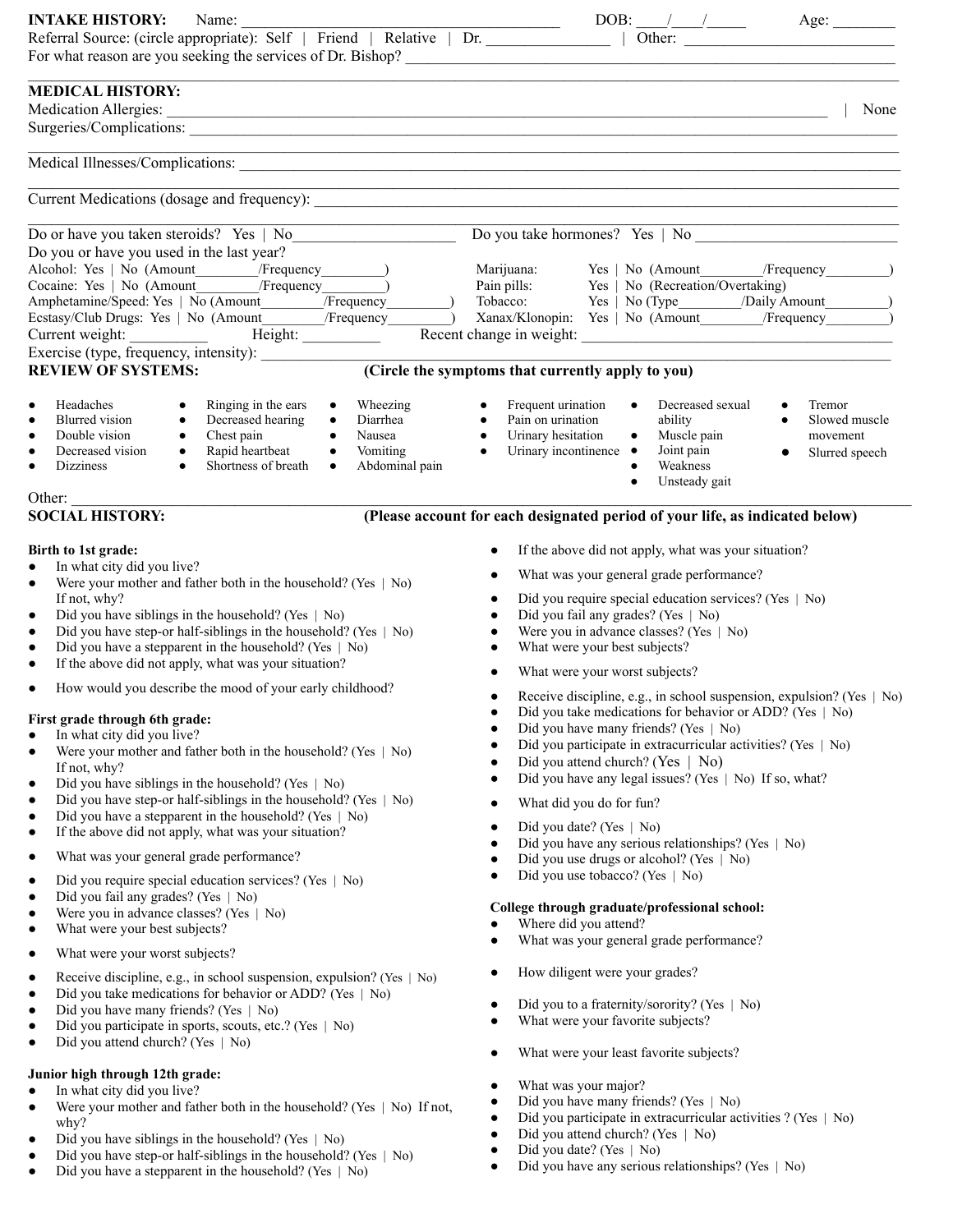$\bullet$  Did you use drugs or alcohol? (Yes  $\mid$  No)

# **SOCIAL HISTORY (Continued):**

| Date                        | <b>Employment History:</b><br>Job/Position                        | Reason for Leaving                                                                                                                                                                                                            |
|-----------------------------|-------------------------------------------------------------------|-------------------------------------------------------------------------------------------------------------------------------------------------------------------------------------------------------------------------------|
|                             |                                                                   |                                                                                                                                                                                                                               |
|                             |                                                                   |                                                                                                                                                                                                                               |
|                             |                                                                   |                                                                                                                                                                                                                               |
|                             |                                                                   |                                                                                                                                                                                                                               |
|                             |                                                                   |                                                                                                                                                                                                                               |
|                             |                                                                   | 0.<br>FAMILY HISTORY:                                                                                                                                                                                                         |
| <b>Father:</b>              |                                                                   |                                                                                                                                                                                                                               |
|                             |                                                                   |                                                                                                                                                                                                                               |
|                             |                                                                   | Living (age): Deceased (age): Occupation: Medical illnesses: Medical illnesses: Medical illnesses: No If no, explain:                                                                                                         |
|                             |                                                                   |                                                                                                                                                                                                                               |
|                             |                                                                   |                                                                                                                                                                                                                               |
|                             |                                                                   |                                                                                                                                                                                                                               |
|                             |                                                                   |                                                                                                                                                                                                                               |
| <b>Mother:</b>              |                                                                   |                                                                                                                                                                                                                               |
|                             |                                                                   | Living (age): Deceased (age): Occupation: Medical illnesses: Medical illnesses: Medical illnesses: Notified by the Sychiatric illnesses: Notified by The Sychiatric illnesses: Medical is explain: Medical illnesses: Medical |
|                             |                                                                   |                                                                                                                                                                                                                               |
|                             |                                                                   |                                                                                                                                                                                                                               |
|                             |                                                                   |                                                                                                                                                                                                                               |
|                             |                                                                   |                                                                                                                                                                                                                               |
|                             |                                                                   |                                                                                                                                                                                                                               |
| <b>Siblings (Brothers):</b> |                                                                   |                                                                                                                                                                                                                               |
|                             |                                                                   | 1. Age: Occupation: Decupation: Psychiatric illnesses: Decomposition: 0.000 Psychiatric illnesses:                                                                                                                            |
|                             |                                                                   | Personality traits:                                                                                                                                                                                                           |
|                             |                                                                   |                                                                                                                                                                                                                               |
|                             |                                                                   |                                                                                                                                                                                                                               |
|                             |                                                                   | Personality traits:                                                                                                                                                                                                           |
|                             |                                                                   |                                                                                                                                                                                                                               |
|                             |                                                                   | Personality traits:                                                                                                                                                                                                           |
|                             |                                                                   | Relationship with you:                                                                                                                                                                                                        |
|                             | <b>Siblings (Sisters):</b>                                        |                                                                                                                                                                                                                               |
|                             |                                                                   | 1. Age: Occupation: Decupation: Psychiatric illnesses: Decay and Age: Decupation: Decision: Decision: Decision                                                                                                                |
|                             |                                                                   |                                                                                                                                                                                                                               |
|                             |                                                                   |                                                                                                                                                                                                                               |
|                             |                                                                   |                                                                                                                                                                                                                               |
|                             |                                                                   | Personality traits:                                                                                                                                                                                                           |
|                             |                                                                   |                                                                                                                                                                                                                               |
|                             |                                                                   |                                                                                                                                                                                                                               |
|                             |                                                                   | Personality traits:                                                                                                                                                                                                           |
|                             |                                                                   | Relationship with you:<br>Please list any other "blood relatives" that have or that you suspect have mental pathology:                                                                                                        |
|                             |                                                                   |                                                                                                                                                                                                                               |
|                             |                                                                   |                                                                                                                                                                                                                               |
|                             | Marriage and Children: (Please list marriages and children below) |                                                                                                                                                                                                                               |
|                             |                                                                   |                                                                                                                                                                                                                               |
| 2.                          |                                                                   |                                                                                                                                                                                                                               |
|                             |                                                                   |                                                                                                                                                                                                                               |
| 3.                          |                                                                   |                                                                                                                                                                                                                               |
|                             |                                                                   |                                                                                                                                                                                                                               |
| 4.                          |                                                                   |                                                                                                                                                                                                                               |
|                             |                                                                   |                                                                                                                                                                                                                               |
|                             |                                                                   | Sleep History: Bedtime: ___________ How long does it take you to fall asleep: ___________ Number of awakenings/frequency:                                                                                                     |
|                             |                                                                   | Time out of bed: Do you feel rested on awakening: (Yes   No) Do you snore: (Yes   No) Restless legs? (Yes   No)                                                                                                               |
|                             | Stop breathing in sleep? (Yes   No) Other:                        |                                                                                                                                                                                                                               |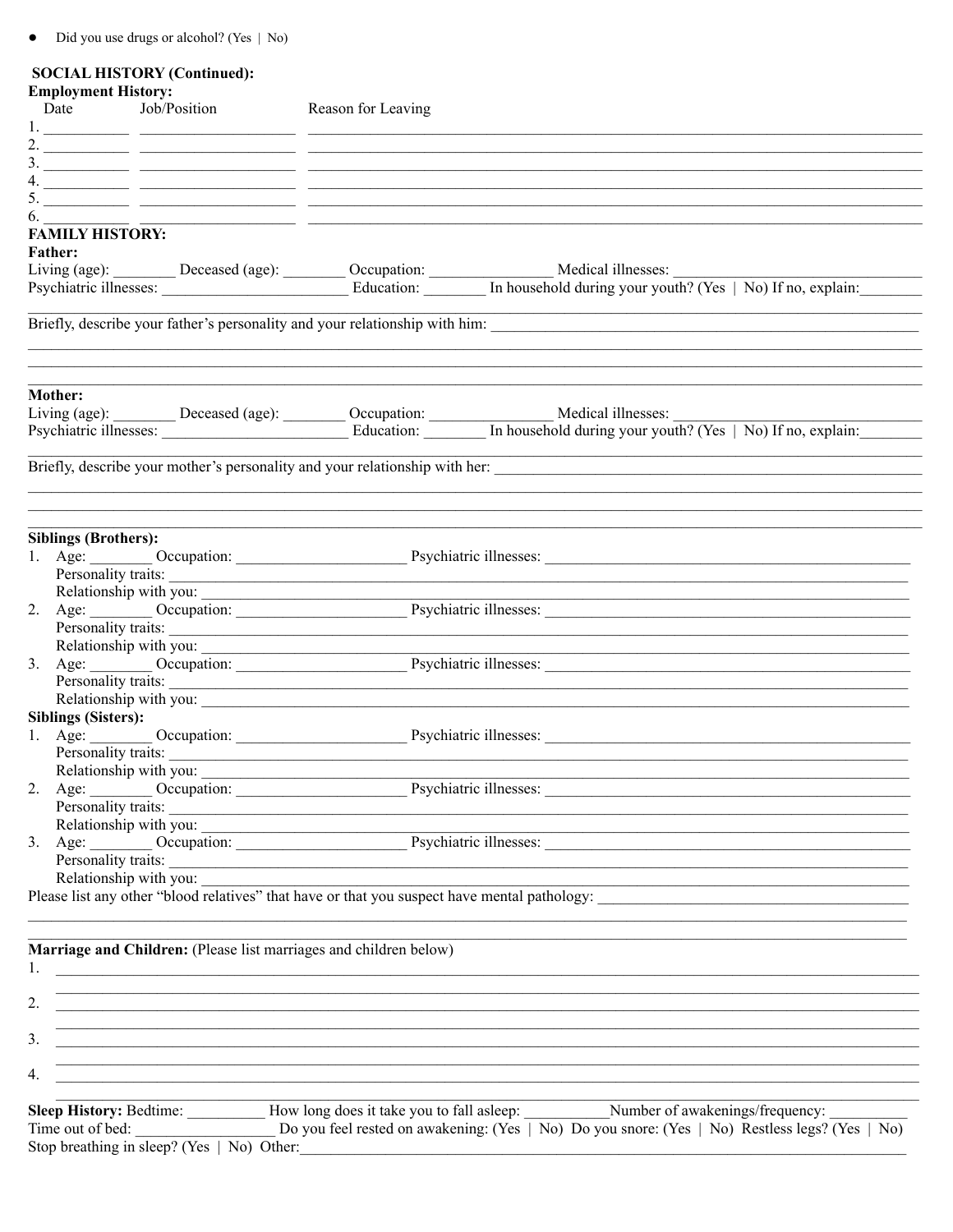#### **PSYCHOTROPIC MEDICATION HISTORY:**

Below is a list of common psychotropic medications. Please circle all medications you have taken. In the space provided, indicate your response, when the medication was taken and for what duration (if known). Prozac (fluoxetine), Paxil (paroxetine), Zoloft (sertraline), Celexa (citalopram), Lexapro, LuVox (fluvoxamine), Anafranil:

Wellbutrin (bupropion), Remeron (mirtazapine), Desyrel (trazodone), Effexor (venlafaxine), Cymbalta:

Ativan (lorazepam), Xanax (alprazolam), Tranxene (cholorazepate), Klonopin (clonazepam), Librium, Valium:

Risperdal, Zyprexa, Geodon, Seroquel, Abilify, Saphris, Haldon, Navane, Trilafon, Stelazine, Prolixin, Clozaril, Thorazine:

Lithium, Tegretol, Depakote, Trileptal, Topamax, Neurontin, Lyrica, Gabatril, Zonegran, Dilantin, phenobarbital:

Ambien, Lunesta, Sonata, Restoril, Halcion, Dalmane:

Adderall, Vyvanse, Ritalin, Concerta, Focalin, Dexedrine:

Strattera, clonidine, Tenex, Intuniv:

Other:

#### **PAST PSYCHIATRIC HISTORY:**

**Outpatient Treatment:** (Please list all previous treating physicians and/or therapists; and dates, nature, duration, and focus of treatment)

Inpatient Treatment: (Please list all previous treating physicians and/or therapists; and the dates, nature, duration, and treatment results)

**Reason for Treatment:** (Briefly state below the areas of concern, for which you are seeking treatment)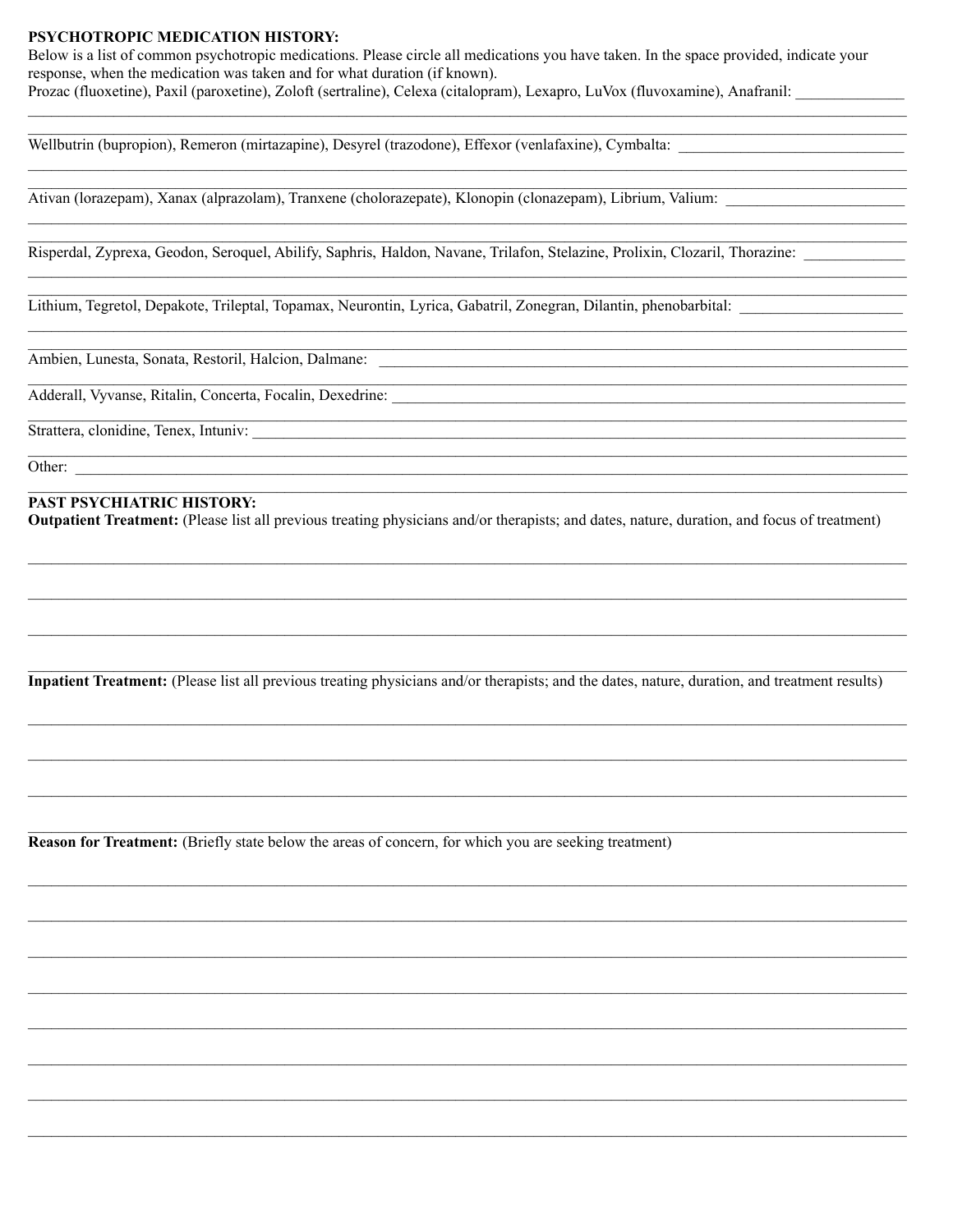#### **SYMPTOM QUESTIONNAIRE:** Name: \_\_\_\_\_\_\_\_\_\_\_\_\_\_\_\_\_\_\_\_\_\_ Date:

Please answer the following questions as you experienced since your last visit. If this is your 1st visit, answer as to how you have been experiencing these since your symptom onset. Please us the following rating.

|        | $1 = \text{Very infrequent}$<br>$2 = Infrequent$<br>$0 = Not present$<br>$3$ = Frequent<br>$4 = \text{Very }$ Frequent |  |  |  |  |  |  |  |  |
|--------|------------------------------------------------------------------------------------------------------------------------|--|--|--|--|--|--|--|--|
| 1.     | Manage day-to-day life. (Getting places on time, handling money, making decisions)                                     |  |  |  |  |  |  |  |  |
| 2.     | Household responsibility. (Shopping, cooking, laundry, cleaning)                                                       |  |  |  |  |  |  |  |  |
| 3.     | Work. (Click completing tasks, performance, completing assignments, attendance)                                        |  |  |  |  |  |  |  |  |
| 4.     | School. (Academic performance, completing assignments, attendance)                                                     |  |  |  |  |  |  |  |  |
| 5.     | Leisure time or recreational activities.                                                                               |  |  |  |  |  |  |  |  |
| 6.     | Adjusting to major life stresses. (Separation, job, divorce, new job, a death, moving)                                 |  |  |  |  |  |  |  |  |
| 7.     | Relationships with family members.                                                                                     |  |  |  |  |  |  |  |  |
| 8.     | Getting along with others outside of your family.                                                                      |  |  |  |  |  |  |  |  |
| 9.     | Isolation or feelings of loneliness.                                                                                   |  |  |  |  |  |  |  |  |
| 10     | Being able to feel close to others.                                                                                    |  |  |  |  |  |  |  |  |
| 11     | Developing independence.                                                                                               |  |  |  |  |  |  |  |  |
| 12     | Goals or direction in life.                                                                                            |  |  |  |  |  |  |  |  |
| 13     | Lack of self-confidence, feeling bad about yourself.                                                                   |  |  |  |  |  |  |  |  |
| 14     | Apathy, lack of interest in things.                                                                                    |  |  |  |  |  |  |  |  |
| 15     | Depression, hopelessness.                                                                                              |  |  |  |  |  |  |  |  |
| 16     | Suicidal thoughts or behavior.                                                                                         |  |  |  |  |  |  |  |  |
| 17     | Homicidal thoughts or behavior.                                                                                        |  |  |  |  |  |  |  |  |
| 18     | Physical symptoms. (Headaches, pains, sleep, appetite)                                                                 |  |  |  |  |  |  |  |  |
| 19     | Fear, anxiety, panic.                                                                                                  |  |  |  |  |  |  |  |  |
| 20     | Confusion, concentration, memory.                                                                                      |  |  |  |  |  |  |  |  |
| 21     | Disturbing thoughts or beliefs.                                                                                        |  |  |  |  |  |  |  |  |
| 22     | Manic or bizarre behavior.                                                                                             |  |  |  |  |  |  |  |  |
| 23     | Mood swings, unstable moods.                                                                                           |  |  |  |  |  |  |  |  |
| 24     | Uncontrollable compulsive behavior.                                                                                    |  |  |  |  |  |  |  |  |
| 25     | Drinking alcohol or illegal drug use.                                                                                  |  |  |  |  |  |  |  |  |
| 26     | Controlling temper, outbursts of anger, violence.                                                                      |  |  |  |  |  |  |  |  |
| 27     | Impulsive, illegal, or reckless behavior.                                                                              |  |  |  |  |  |  |  |  |
| $27\,$ | Feeling satisfaction in your life.                                                                                     |  |  |  |  |  |  |  |  |
| 28     | Sexual activities or preoccupation.                                                                                    |  |  |  |  |  |  |  |  |
| 30     | Hearing voices, seeing things.                                                                                         |  |  |  |  |  |  |  |  |
| 31     | Being realistic about yourself and others.                                                                             |  |  |  |  |  |  |  |  |
| 32     | Recognizing and expressing emotions appropriately.                                                                     |  |  |  |  |  |  |  |  |

#### **SCL-90:**

Listed below are a number of thoughts, feelings, and behaviors. Please evaluate each item according to its presence over the last few weeks or since your symptoms have occurred. Please us the following rating.

|                     | $0 = \text{NO}$ difficulty<br>$=$ a LITTLE bit of difficulty<br>$2 = \text{MODE}$ RATE difficulty<br>$3 =$ QUITE a BIT of difficulty<br>$4 = EXTREME$ difficulty |                                             |  |  |  |  |  |  |  |
|---------------------|------------------------------------------------------------------------------------------------------------------------------------------------------------------|---------------------------------------------|--|--|--|--|--|--|--|
| 1.                  | Headaches.                                                                                                                                                       |                                             |  |  |  |  |  |  |  |
| $\mathcal{D}$<br>۷. | Faintness or dizziness.                                                                                                                                          |                                             |  |  |  |  |  |  |  |
|                     | Pains in heart or chest.                                                                                                                                         |                                             |  |  |  |  |  |  |  |
| 4.                  | Pains in lower back.                                                                                                                                             |                                             |  |  |  |  |  |  |  |
| 5.                  | Nausea or upset stomach.                                                                                                                                         |                                             |  |  |  |  |  |  |  |
| 6.                  | Soreness of your muscles.                                                                                                                                        |                                             |  |  |  |  |  |  |  |
|                     | Trouble getting your breath.                                                                                                                                     |                                             |  |  |  |  |  |  |  |
| 8.                  | Hot or cold spells.                                                                                                                                              |                                             |  |  |  |  |  |  |  |
| 9.                  |                                                                                                                                                                  | Numbness or tingling in parts of your body. |  |  |  |  |  |  |  |
| 10.                 | A lump in your throat.                                                                                                                                           |                                             |  |  |  |  |  |  |  |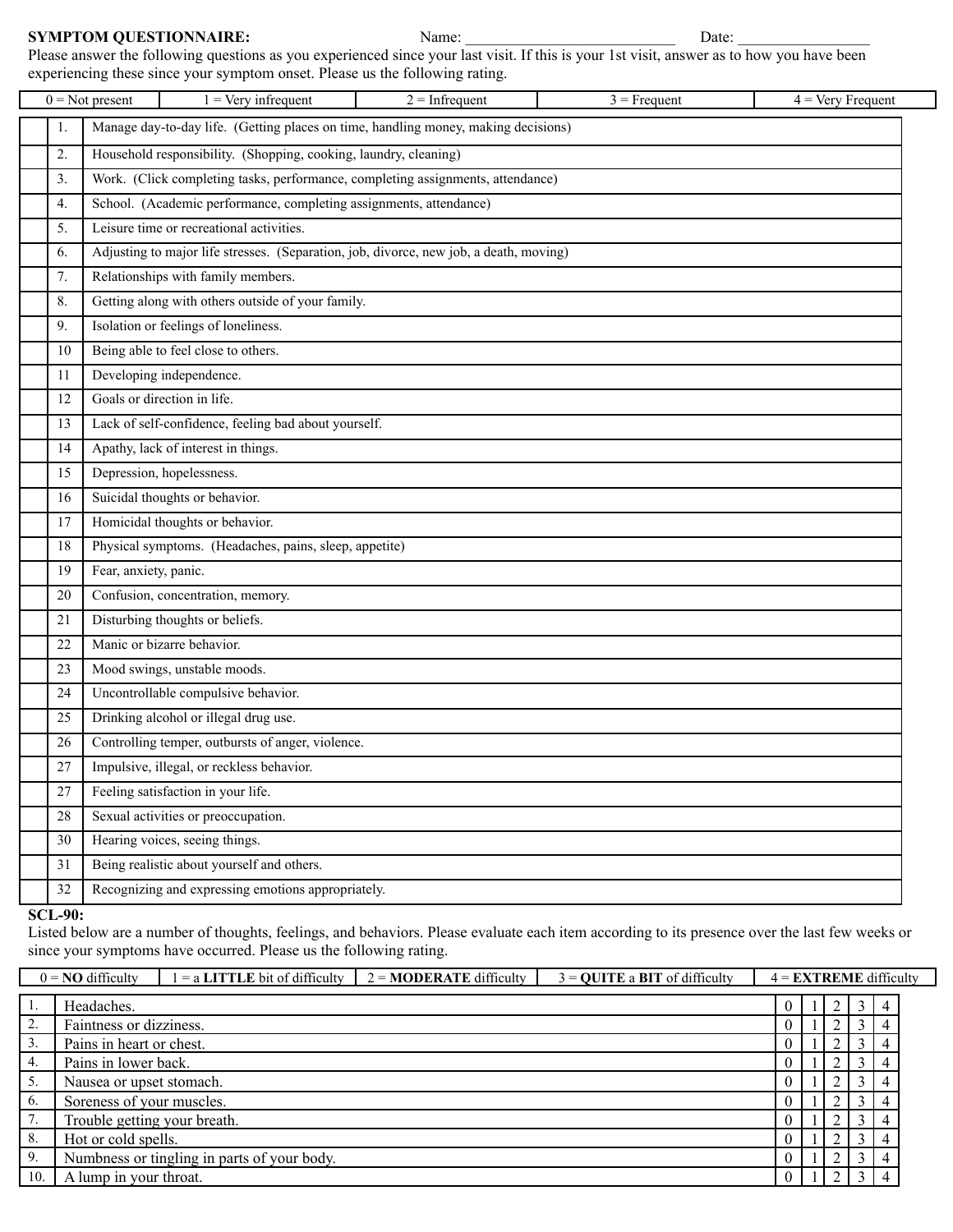|            | SCL-90 (Continued):                                                                  |                      |    |                                  |                                  |                                  |
|------------|--------------------------------------------------------------------------------------|----------------------|----|----------------------------------|----------------------------------|----------------------------------|
| 11.        | Feeling weak in parts of your body.                                                  | 0                    |    | $\overline{2}$                   | 3                                | $\overline{4}$                   |
| 12.        | Heavy feelings in your arms or legs.                                                 | $\Omega$             | -1 | $\overline{2}$                   | $\overline{3}$                   | $\overline{4}$                   |
| 13.        | Repeated, unpleasant thoughts that will not leave your mind.                         | $\theta$             |    | $\overline{2}$                   | 3                                | $\overline{4}$                   |
| 14.        | Trouble remembering things.                                                          | $\theta$             |    | $\overline{2}$                   | 3                                | $\overline{4}$                   |
| 15.        | Worried about sloppiness or carelessness.                                            | $\theta$             |    | $\overline{2}$                   | 3                                | $\overline{4}$                   |
| 16.        | Feeling blocked in getting things done.                                              | $\theta$             |    | $\overline{2}$                   | 3                                | $\overline{4}$                   |
| 17.        | Having to do things very slowly to ensure correctness.                               | $\theta$             |    | $\overline{2}$                   | 3                                | $\overline{4}$                   |
| 18.        | Having to check and double check what you do.                                        | $\theta$             |    | $\overline{2}$                   | 3                                | $\overline{4}$                   |
| 19.        | Difficulty making decisions.                                                         | $\theta$             |    | $\overline{2}$                   | 3                                | $\overline{4}$                   |
| 20.        | Your mind going blank.                                                               | $\theta$             |    | $\overline{2}$                   | 3                                | $\overline{4}$                   |
| 21.        | Trouble concentrating.                                                               | $\theta$             |    | $\overline{2}$                   | $\overline{3}$                   | $\overline{4}$                   |
| 22.        | Having to repeat the same actions such as touching, counting, washing.               | $\theta$             |    | $\overline{2}$                   | 3                                | $\overline{4}$                   |
| 23.        | Feeling critical of others.                                                          | $\Omega$             |    | $\overline{2}$                   | 3                                | $\overline{4}$                   |
| 24.        | Feeling shy or uneasy with the opposite sex.                                         | $\Omega$             |    | $\overline{2}$                   | 3                                | 4                                |
| 25.        | Your feelings being easily hurt.                                                     | $\theta$             |    | $\overline{2}$                   | 3                                | 4                                |
| 26.        | Feeling others do not understand you or are unsympathetic.                           | $\theta$             |    | $\overline{2}$                   | 3                                | 4                                |
| 27.        | Feeling that people are unfriendly or dislike you.                                   | $\theta$             |    | $\overline{2}$                   | 3                                | 4                                |
| 28.        | Feeling inferior to others.                                                          | $\theta$             |    | $\overline{2}$                   | 3                                | 4                                |
| 29.        | Feeling uneasy when people are watching you or talking about you.                    | $\theta$             |    | $\overline{2}$                   | 3                                | 4                                |
| 30.        | Feeling very self-conscious with others.                                             | $\theta$             |    | $\overline{2}$                   | 3                                | $\overline{4}$                   |
| 31.        | Feeling uncomfortable about eating or drinking in public.                            | $\theta$             |    | $\overline{2}$                   | 3                                | $\overline{4}$                   |
| 32.        | Loss of sexual interest or pleasure.                                                 | $\theta$             |    | $\overline{2}$                   | 3                                | $\overline{4}$                   |
| 33.        | Feeling low in energy or slow down.                                                  | $\theta$             |    | $\overline{2}$                   | 3                                | $\overline{4}$                   |
| 34.        | Thoughts of ending your life.                                                        | $\Omega$             |    | $\overline{2}$                   | 3                                | $\overline{4}$                   |
| 35.        | Crying easily.                                                                       | $\Omega$             |    | $\overline{2}$                   | 3                                | $\overline{4}$                   |
| 36.        | Feeling of being caught or trapped.                                                  | $\Omega$             |    | $\overline{2}$                   | 3                                | $\overline{4}$                   |
| 37.        | Blaming yourself for things.                                                         | $\theta$             |    | $\overline{2}$                   | 3                                | $\overline{4}$                   |
| 38.        | Feeling lonely.                                                                      | $\Omega$             |    | $\overline{2}$                   | 3                                | $\overline{4}$                   |
| 39.        | Feeling blue.                                                                        | $\theta$             |    | $\overline{2}$                   | 3                                | 4                                |
| 40.        | Worrying too much about things.                                                      | $\theta$             |    | $\overline{2}$                   | 3                                | $\overline{4}$                   |
| 41.        | Feeling no interest in things.                                                       | $\theta$             |    | $\overline{2}$                   | 3                                | 4                                |
| 42.        | Feeling hopeless about the future.                                                   | $\theta$             |    | $\overline{2}$                   | 3                                | $\overline{4}$                   |
| 43.        | Feeling everything is an effort.                                                     | $\theta$             |    | $\overline{2}$                   | 3                                | $\overline{4}$                   |
| 44.        | Feeling of worthlessness.                                                            | $\theta$             |    | $\overline{2}$                   | 3                                | $\overline{4}$                   |
| 45.        | Nervous or shakiness inside.                                                         | $\theta$             |    | $\overline{2}$                   | $\mathfrak{Z}$                   | $\overline{4}$                   |
| 46.        | Trembling.                                                                           | $\Omega$             | 1  | $\overline{2}$                   | $\overline{3}$                   | $\overline{4}$                   |
| 47.        | Suddenly scared for no reason.                                                       | $\mathbf{0}$         |    | $\overline{2}$                   | $\mathfrak{Z}$                   | $\overline{4}$                   |
| 48.        | Feeling fearful.                                                                     | $\theta$             |    | $\overline{2}$                   | 3                                | $\overline{4}$                   |
| 49.        | Heart pounding or racing.                                                            | $\theta$             |    | $\overline{2}$                   | 3                                | 4                                |
| 50.        | Feeling tense or keyed up.                                                           | $\theta$             |    | $\overline{2}$                   | 3                                | $\overline{4}$                   |
| 51.        | Spells of terror or panic.                                                           | $\mathbf{0}$         |    | $\overline{2}$                   | 3                                | 4                                |
| 52.        | Feeling so restless you could not sit still.                                         | $\theta$             |    | $\overline{2}$                   | 3                                | 4                                |
| 53.        | The feeling that something bad is going to happen to you.                            | $\theta$             |    | $\overline{2}$                   | 3                                | 4                                |
| 54.<br>55. | Thoughts and images of a frightening nature.                                         | $\theta$             |    | $\overline{2}$                   | 3                                | $\overline{4}$                   |
|            | Feeling easily annoyed or irritated.<br>Temper outbursts that you could not control. | $\theta$<br>$\theta$ |    | $\overline{2}$<br>$\overline{2}$ | $\mathfrak{Z}$<br>$\mathfrak{Z}$ | $\overline{4}$<br>$\overline{4}$ |
| 56.<br>57. | Having urges to beat, injure, or harm someone.                                       | $\theta$             |    | $\overline{2}$                   | $\mathfrak{Z}$                   |                                  |
| 58.        |                                                                                      | $\theta$             |    |                                  |                                  | $\overline{4}$                   |
| 59.        | Having urges to break or smash things.                                               | $\theta$             |    | $\sqrt{2}$                       | $\mathfrak{Z}$                   | $\overline{4}$                   |
|            | Getting into frequent arguments.                                                     |                      |    | $\overline{2}$                   | $\mathfrak{Z}$                   | $\overline{4}$                   |
| 60.<br>61. | Shouting or throwing things.                                                         | $\theta$             |    | $\overline{2}$                   | 3                                | $\overline{4}$                   |
| 62.        | Feeling afraid in open spaces or in the streets.                                     | $\theta$<br>$\theta$ |    | $\overline{2}$<br>$\overline{2}$ | 3                                | $\overline{4}$                   |
|            | Feeling afraid to go out of your house alone.                                        |                      |    |                                  | 3                                | 4                                |
| 63.        | Feeling afraid to travel on buses, subways, trains, or planes.                       | $\boldsymbol{0}$     |    | $\overline{2}$                   | 3                                | 4                                |
| 64.        | Having to avoid certain things, places, or activities because they frighten you.     | $\mathbf{0}$         |    | $\overline{2}$                   | 3                                | 4                                |
| 65.        | Feeling uneasy in crowds, such as shopping or at a movie.                            | $\mathbf{0}$         |    | $\overline{2}$                   | 3                                | $\overline{4}$                   |
| 66.        | Feeling nervous when you are left alone.                                             | $\mathbf{0}$         |    | $\overline{2}$                   | 3                                | 4                                |
| 67.        | Feeling you will faint in public.                                                    | $\mathbf{0}$         |    | $\overline{2}$                   | 3                                | $\overline{4}$                   |
| 68.        | Feeling others are to blame for most of your troubles.                               | $\mathbf{0}$         |    | $\overline{2}$                   | 3                                | $\overline{4}$                   |
| 69.        | Feeling that most people cannot be trusted.                                          | $\boldsymbol{0}$     |    | $\overline{2}$                   | $\mathfrak{Z}$                   | $\overline{4}$                   |
| 70.        | Feeling that you are watched or talked about by others.                              | $\theta$             |    | $\overline{2}$                   | 3                                |                                  |